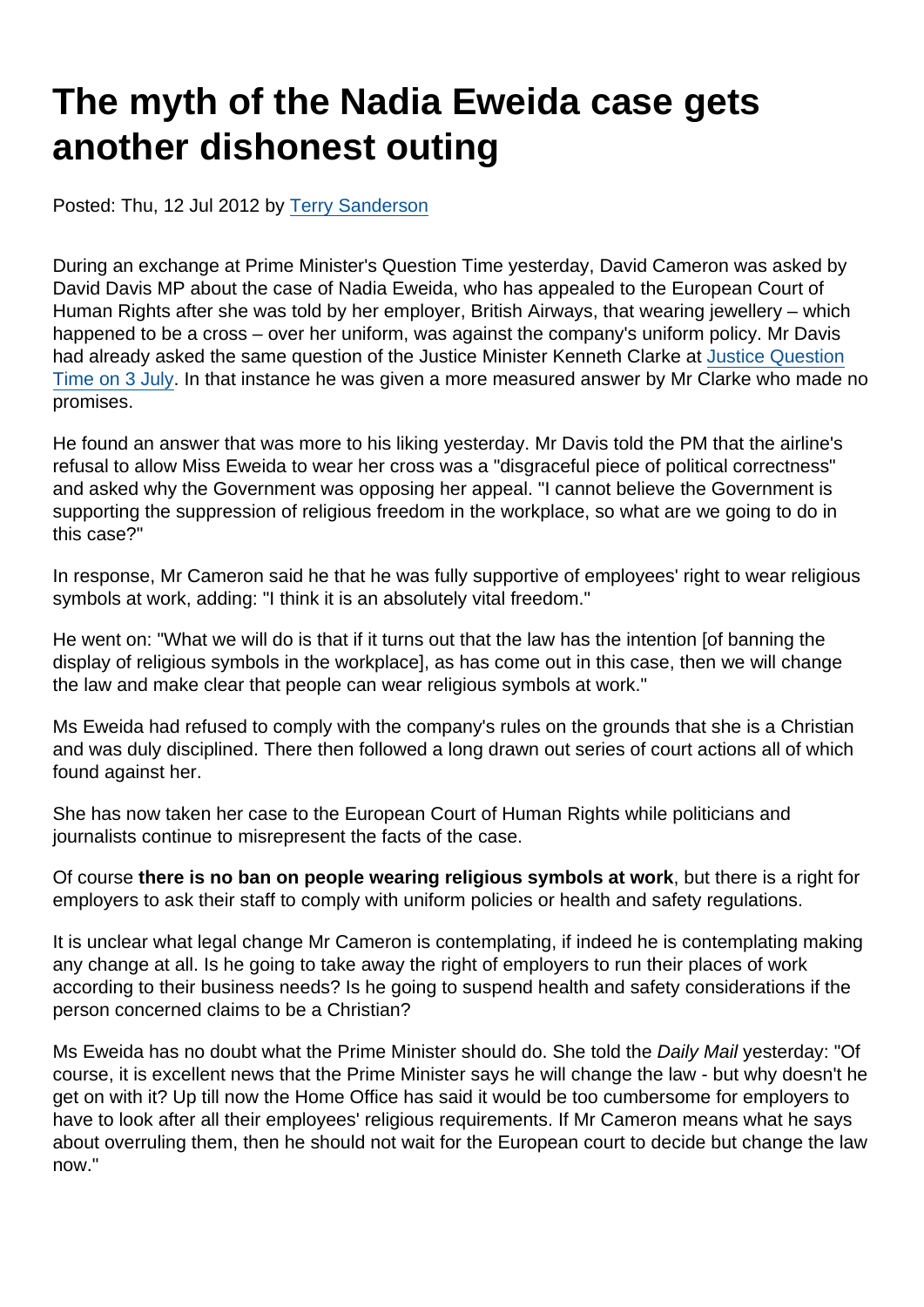So what exactly would be the "religious requirements" of employees that Ms Eweida speaks of?

If a Christian employee doesn't want to work on Sunday (in a job that has a 7 day shift system) will they be able to demand exemption? (Mr Davis forgot to mention that Nadia Eweida had made just such a demand of BA – and, she didn't want to work at Christmas either, apparently unconcerned about the contract she had signed, and her non-Christian colleagues and their needs). Are Orthodox Jews to be enabled by the law to demand an exemption from Saturday working and Muslims from Friday even if the business cannot cope with it? Will Muslim women teachers who want to wear a full burka in class have to be allowed to do so? Just what precisely is Mr Cameron proposing for religious people – carte blanche to demand whatever they want at work so long as it has a religious label attached?

Up and down the country there are millions of people wearing crosses in the workplace with no problem whatsoever. This gives lie to the idea that there is some kind of generalised ban on religious symbols at work. But if employees have a job where a dangling piece of jewellery might pose a risk to their or other people's health (such as in an operating theatre) are they going to have the right to refuse to take it off because it has a cross attached to it?

It is frustrating indeed that the myth of the Nadia Eweida case has become so deeply entrenched in our collective consciousness. It has been put there by systematic lying and misrepresentation on the part of the press and by evangelical activists who are seeking special privileges for Christians in the workplace.

For those of us who have read the court and tribunal judgments and followed the case thoroughly (rather than basing our knowledge on the skewed and one-sided reports in the Daily Mail) we know that Nadia Eweida is not an innocent victim of religious prejudice. She is a determined activist who has bullied British Airways into giving her everything she wanted, but nevertheless will not let the matter drop..

I sincerely hope that she loses her appeal to the European Court. The National Secular Society is the only organisation we know of to be given leave to argue in the ECHR that the courts reached the right decision in this case (and three others), whereas a large number of submissions have been made arguing the contrary, including one from a well funded American evangelical organisation. [Our submission](https://www.secularism.org.uk/uploads/nss-intervention-to-european-court-of-human-rights.pdf) was written by leading human rights lawyer Lord Lester.

#### [Read the true story of the Nadia Eweida case here](http://www.guardian.co.uk/commentisfree/2008/jan/17/acrosstobear?INTCMP=SRCH)

See also:

[Why the Government is fighting the cross-ban case](http://flipchartfairytales.wordpress.com/2012/07/05/why-the-government-is-fighting-the-cross-ban-case/)

[Eweida v British Airways: let's stick to the facts](http://darrennewman.wordpress.com/2012/07/11/eweida-v-british-airways-lets-stick-to-the-facts/)

Terry Sanderson

Terry Sanderson was the former president of the National Secular Society. The views expressed in our blogs are those of the author and may not necessarily represent the views of the NSS.

- [Share on What's App](whatsapp://send?text=http://www.secularism.org.uk/opinion/2012/07/the-myth-of-the-nadia-eweida-case-gets-another-dishonest-outing?format=pdf)
- [Share on Facebook](https://www.facebook.com/sharer/sharer.php?u=http://www.secularism.org.uk/opinion/2012/07/the-myth-of-the-nadia-eweida-case-gets-another-dishonest-outing?format=pdf&t=The+myth+of+the+Nadia+Eweida+case+gets+another+dishonest+outing)
- [Share on Twitter](https://twitter.com/intent/tweet?url=http://www.secularism.org.uk/opinion/2012/07/the-myth-of-the-nadia-eweida-case-gets-another-dishonest-outing?format=pdf&text=The+myth+of+the+Nadia+Eweida+case+gets+another+dishonest+outing&via=NatSecSoc)
- [Share on Email](https://www.secularism.org.uk/share.html?url=http://www.secularism.org.uk/opinion/2012/07/the-myth-of-the-nadia-eweida-case-gets-another-dishonest-outing?format=pdf&title=The+myth+of+the+Nadia+Eweida+case+gets+another+dishonest+outing)